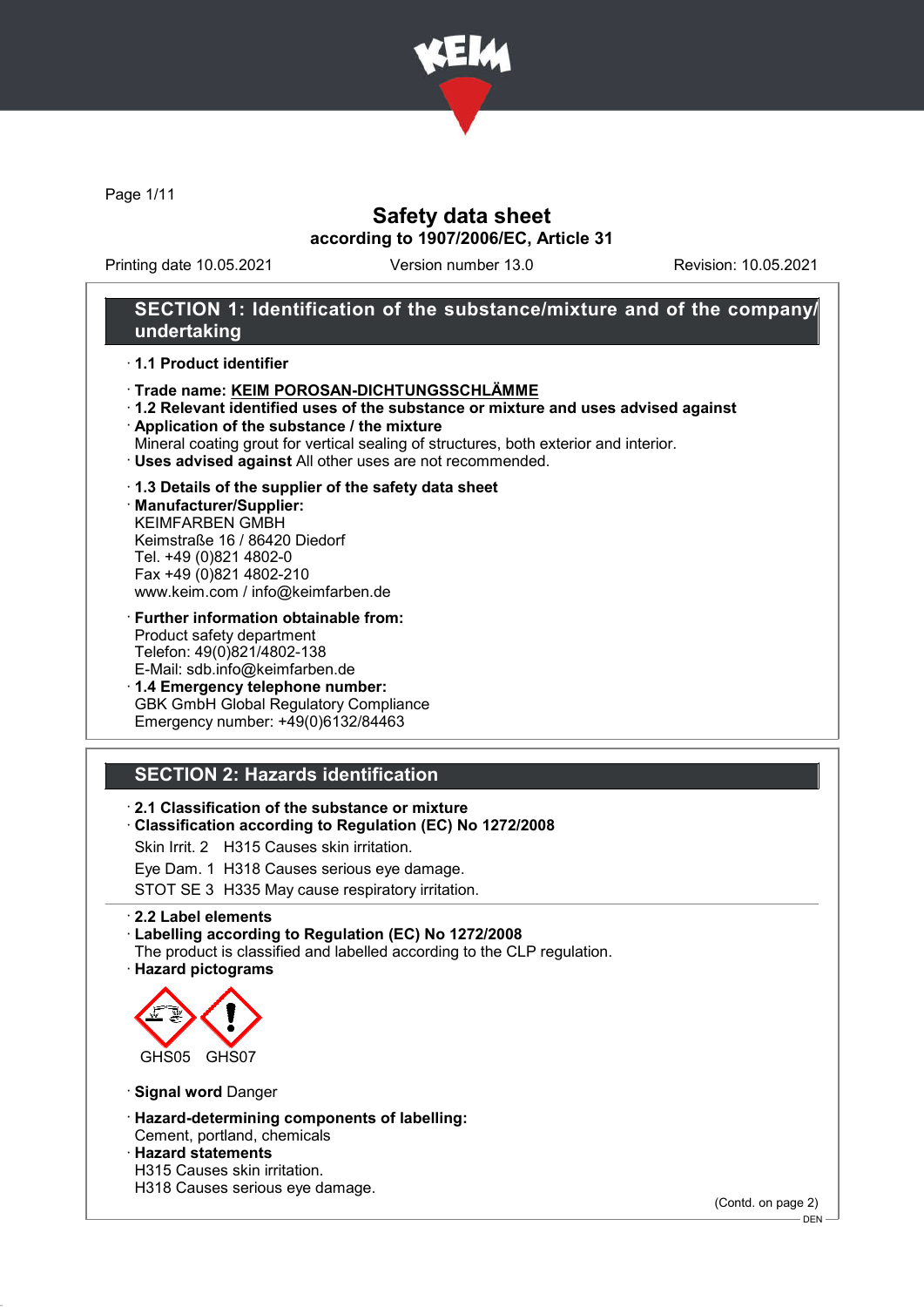

Page 2/11

# Safety data sheet according to 1907/2006/EC, Article 31

Printing date 10.05.2021 Version number 13.0 Revision: 10.05.2021

(Contd. of page 1)

### Trade name: KEIM POROSAN-DICHTUNGSSCHLÄMME

# H335 May cause respiratory irritation.

#### · Precautionary statements

| $\cdot$ Precautionary statements |                                                                                                  |
|----------------------------------|--------------------------------------------------------------------------------------------------|
| P <sub>280</sub>                 | Wear protective gloves/protective clothing/eye protection/face protection.                       |
| P <sub>261</sub>                 | Avoid breathing dust.                                                                            |
| P <sub>271</sub>                 | Use only outdoors or in a well-ventilated area.                                                  |
|                                  | P305+P351+P338 IF IN EYES: Rinse cautiously with water for several minutes. Remove contact       |
|                                  | lenses, if present and easy to do. Continue rinsing.                                             |
| P315                             | Get immediate medical advice/attention.                                                          |
| P304+P340                        | IF INHALED: Remove person to fresh air and keep comfortable for breathing.                       |
| P302+P352                        | IF ON SKIN: Wash with plenty of soap and water.                                                  |
| P362                             | Take off contaminated clothing.                                                                  |
| P332+P313                        | If skin irritation occurs: Get medical advice/attention.                                         |
| 2.3 Other hazards                |                                                                                                  |
|                                  | This Product contains cement. Cement produces an alkaline reaction with moisture or water. Avoid |
|                                  | contact with eyes and prolonged skin contact.                                                    |
|                                  | · Results of PBT and vPvB assessment                                                             |
| · PBT: Not applicable            |                                                                                                  |

· vPvB: Not applicable

### SECTION 3: Composition/information on ingredients

#### · 3.2 Mixtures

· Description: Portland-cement, aggregate and additives

### · Dangerous components:

| CAS: 65997-15-1 | Cement, portland, chemicals                                                                                  | $>25 - 50\%$ |
|-----------------|--------------------------------------------------------------------------------------------------------------|--------------|
|                 | EINECS: 266-043-4 $\Leftrightarrow$ Eye Dam. 1, H318; $\Leftrightarrow$ Skin Irrit. 2, H315; STOT SE 3, H335 |              |
| CAS: 69012-64-2 | amorphous silica                                                                                             | $1.5\%$      |
|                 | EINECS: 273-761-1 substance with a Community workplace exposure limit                                        |              |
|                 | Additional information: For the wording of the listed hazard phrases refer to section 16.                    |              |

### SECTION 4: First aid measures

### · 4.1 Description of first aid measures

- · General information: When seeing the doctor we suggest to present this safety data sheet.
- · After inhalation: Supply fresh air; consult doctor in case of complaints.
- · After skin contact:
- Immediately wash with water and soap and rinse thoroughly.
- Do not use solvents or thinners.
- If skin irritation continues, consult a doctor.
- · After eye contact: Rinse opened eye for several minutes under running water. Then consult a doctor.
- · After swallowing: Rinse mouth and throat well with water.

Do not induce vomiting; call for medical help immediately.

(Contd. on page 3)

 $-$  DEN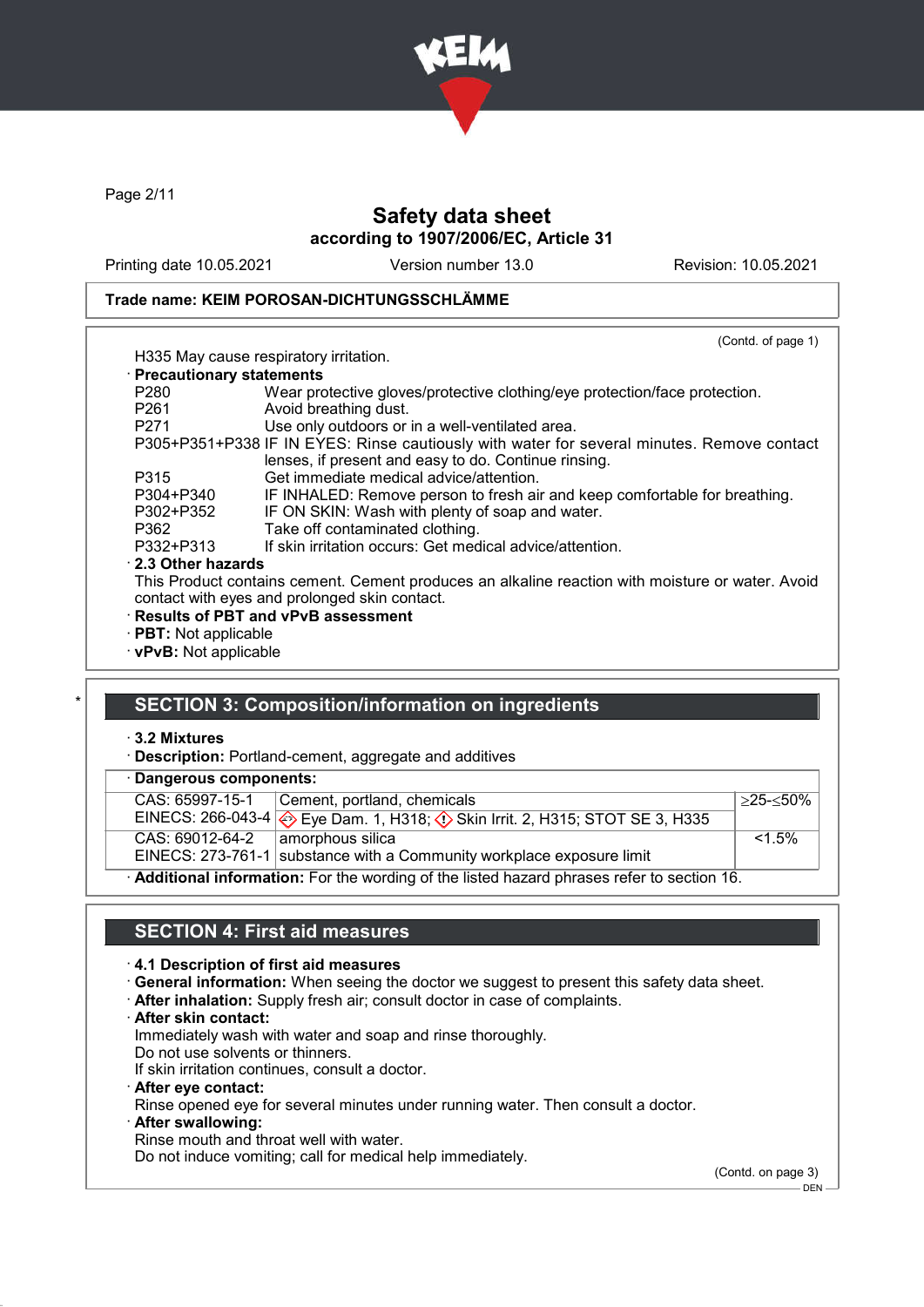

Page 3/11

## Safety data sheet according to 1907/2006/EC, Article 31

Printing date 10.05.2021 Version number 13.0 Revision: 10.05.2021

### Trade name: KEIM POROSAN-DICHTUNGSSCHLÄMME

(Contd. of page 2)

· 4.2 Most important symptoms and effects, both acute and delayed No further relevant information available.

· 4.3 Indication of any immediate medical attention and special treatment needed No further relevant information available.

### SECTION 5: Firefighting measures

#### · 5.1 Extinguishing media

· Suitable extinguishing agents:

Product itself does not burn. Co-ordinate fire-fighting measures to the fire surroundings.

- · 5.2 Special hazards arising from the substance or mixture
- No further relevant information available.
- · 5.3 Advice for firefighters
- · Specila protective equipment: Wear self-contained respiratory protective device.
- · Additional information

Dispose of fire debris and contaminated fire fighting water in accordance with official regulations. In case of fire do not breathe smoke, fumes and vapours.

## SECTION 6: Accidental release measures

· 6.1 Personal precautions, protective equipment and emergency procedures Avoid contact with skin and eyes. Avoid formation of dust. Use respiratory protective device against the effects of fumes/dust/aerosol. Respect the protection rules (see section 7 a. 8). Product forms slippery surface when combined with water. · 6.2 Environmental precautions: Do not allow product to reach soil, sewage system or any water course. Follow local governmental rules and regulations. · 6.3 Methods and material for containment and cleaning up: Close drainages (risk of blocking) Danger of slipping! Avoid formation of dust. Ensure adequate ventilation. Pick up mechanically. Dispose of the material collected according to regulations. Clear contaminated areas thoroughly. 6.4 Reference to other sections See Section 7 for information on safe handling. See Section 8 for information on personal protection equipment. See Section 13 for disposal information. DEN

(Contd. on page 4)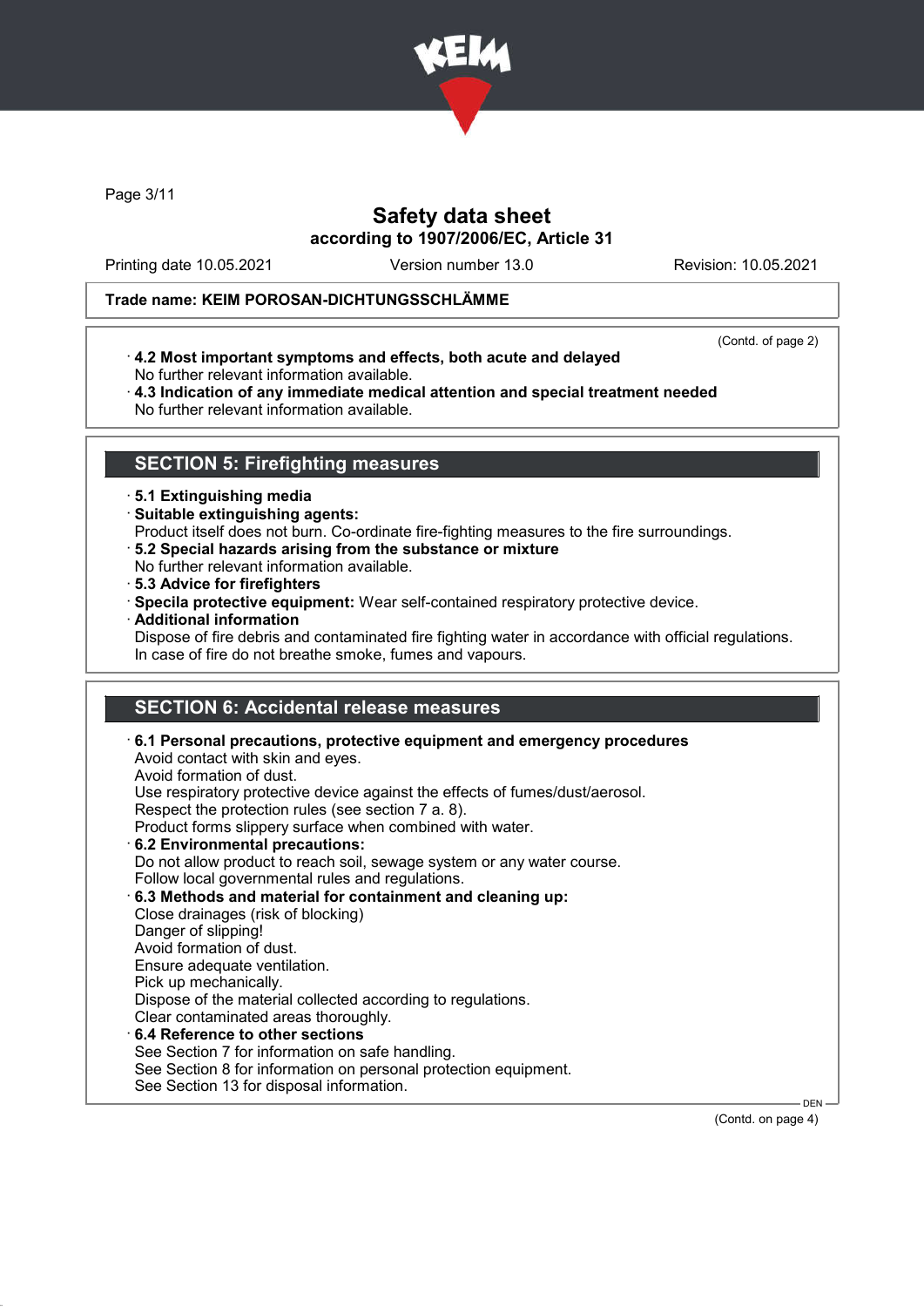

Page 4/11

### Safety data sheet according to 1907/2006/EC, Article 31

Printing date 10.05.2021 Version number 13.0 Revision: 10.05.2021

### Trade name: KEIM POROSAN-DICHTUNGSSCHLÄMME

(Contd. of page 3)

### SECTION 7: Handling and storage · 7.1 Precautions for safe handling Avoid contact with skin and eyes. Keep receptacles tightly sealed. Prevent formation of dust. Any unavoidable deposit of dust must be regularly removed. Ensure good ventilation/exhaustion at the workplace. See item 8 (8.2) for information about suitable protective equipment and technical precautions. Respect the protection rules. · Information about fire - and explosion protection: The product is not flammable. No special measures required. · 7.2 Conditions for safe storage, including any incompatibilities · Storage: · Requirements to be met by storerooms and receptacles: Keep in the original containers in a cool and dry place. Store only in unopened original receptacles. · Information about storage in one common storage facility: Do not store together with acids. · Further information about storage conditions: Store in dry conditions. Protect from humidity and water. Avoid dust formations and deposits. Keep container tightly sealed. Store in cool, dry conditions in well sealed receptacles. · Storage class: 13 · 7.3 Specific end use(s) No further relevant information available. SECTION 8: Exposure controls/personal protection · 8.1 Control parameters · Ingredients with limit values that require monitoring at the workplace: General dust limit (Germany): Long-term value: 1.25 \* 10 \*\* mg / m<sup>3</sup> 2 (II); \* respirable fraction \*\* inhalable fraction 14808-60-7 Quartz (SiO2) MAK (Germany) alveolengängige Fraktion 65997-15-1 Cement, portland, chemicals AGW (Germany) Long-term value: 5 E mg/m<sup>3</sup>

DFG 69012-64-2 amorphous silica AGW (Germany) Long-term value: 0.3 A mg/m<sup>3</sup> DFG, Y, 1

(Contd. on page 5)

DEN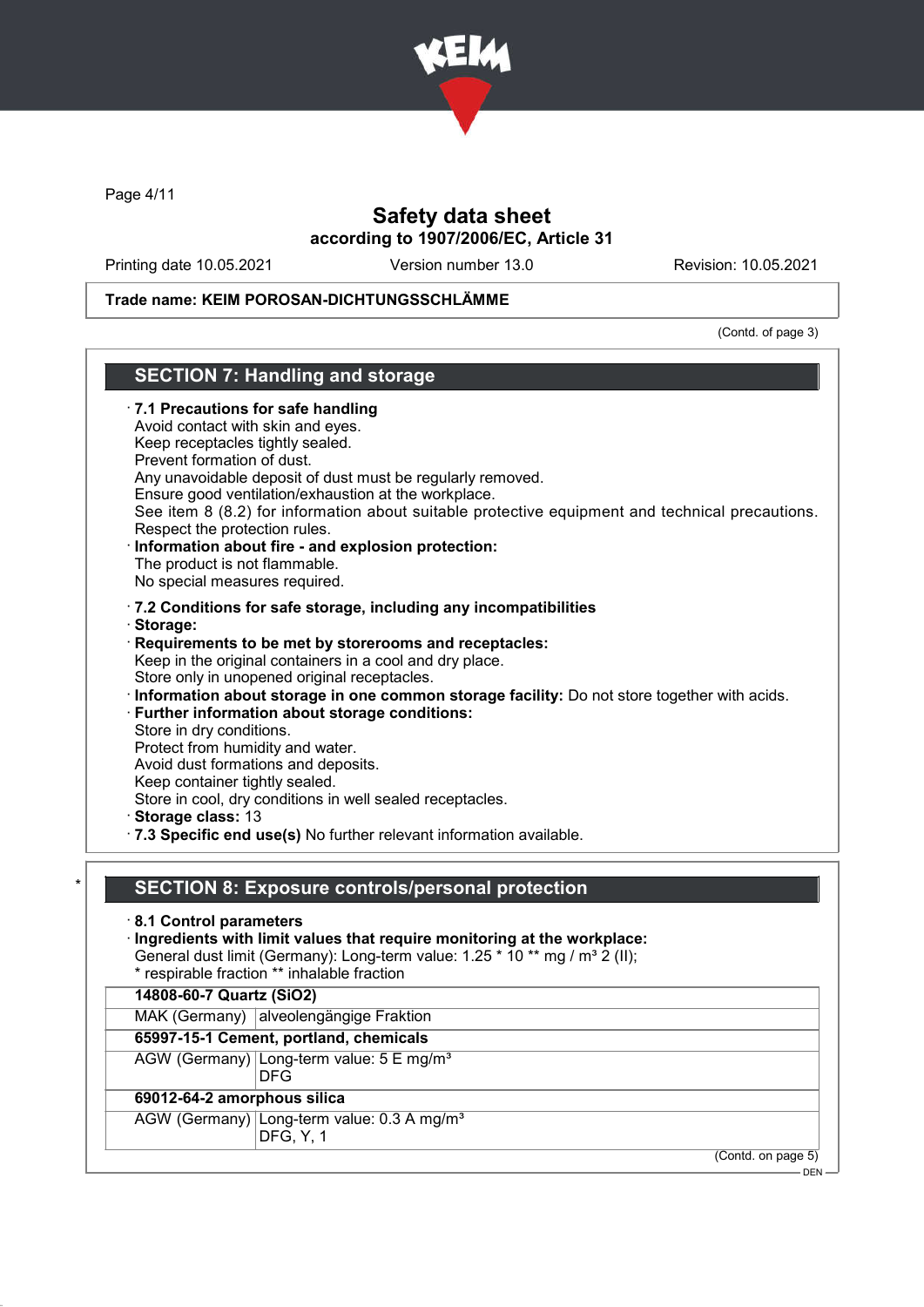

Page 5/11

# Safety data sheet according to 1907/2006/EC, Article 31

Printing date 10.05.2021 Version number 13.0 Revision: 10.05.2021

### Trade name: KEIM POROSAN-DICHTUNGSSCHLÄMME

| · DNELs                                        |                                                                                                                |       |
|------------------------------------------------|----------------------------------------------------------------------------------------------------------------|-------|
|                                                | 65997-15-1 Cement, portland, chemicals                                                                         |       |
|                                                | Inhalative Long-term - systemic effects 1 mg/m <sup>3</sup> (worker)                                           |       |
|                                                | · Additional information: The lists valid during the making were used as basis.                                |       |
| 8.2 Exposure controls                          |                                                                                                                |       |
|                                                | · Individual protection measures, such as personal protective equipment                                        |       |
|                                                | <b>General protective and hygienic measures:</b>                                                               |       |
|                                                | Vacuum clean contaminated clothing. Do not blow or brush off contamination.                                    |       |
|                                                | Avoid contact with the eyes and skin.                                                                          |       |
|                                                | Do not inhale dust / smoke / mist.                                                                             |       |
|                                                | Wash hands before breaks and at the end of work.                                                               |       |
|                                                | Immediately remove all soiled and contaminated clothing.                                                       |       |
|                                                | · Respiratory protection:                                                                                      |       |
|                                                | In a dusty environment wear suitable facemask.                                                                 |       |
| Filter: FFP2                                   |                                                                                                                |       |
| · Hand protection                              |                                                                                                                |       |
| Protective gloves<br>Alkaline resistant gloves |                                                                                                                |       |
| Material of gloves                             |                                                                                                                |       |
| suitable material e.g.:                        |                                                                                                                |       |
|                                                | Nitrile impregnated cotton-gloves                                                                              |       |
|                                                | Recommended thickness of the material: $\geq 0.5$ mm                                                           |       |
|                                                | The selection of the suitable gloves does not only depend on the material, but also on further marks           |       |
|                                                | of quality and varies from manufacturer to manufacturer. As the product is a preparation of several            |       |
|                                                | substances, the resistance of the glove material can not be calculated in advance and has therefore            |       |
|                                                | to be checked prior to the application.                                                                        |       |
|                                                | Penetration time of glove material                                                                             |       |
|                                                | Value for the permeation: level $\geq 6$ (480 min)                                                             |       |
|                                                | The determined penetration times according to EN 16523-1:2015 are not performed under practical                |       |
|                                                | conditions. Therefore a maximum wearing time, which corresponds to 50% of the penetration time,                |       |
| is recommended.                                |                                                                                                                |       |
|                                                | The exact break trough time has to be found out by the manufacturer of the protective gloves and               |       |
| has to be observed.                            |                                                                                                                |       |
| · Eye/face protection                          |                                                                                                                |       |
|                                                | In a dusty environment wear protective goggles.                                                                |       |
| Tightly sealed goggles                         |                                                                                                                |       |
| · Body protection:                             |                                                                                                                |       |
| Protective work clothing                       |                                                                                                                |       |
|                                                | After contact with skin wash thoroughly with water and apply lotion.<br><b>Environmental exposure controls</b> |       |
| See Section 12 and 6.2                         |                                                                                                                |       |
|                                                | No further relevant information available.                                                                     |       |
|                                                |                                                                                                                | DEN - |

(Contd. on page 6)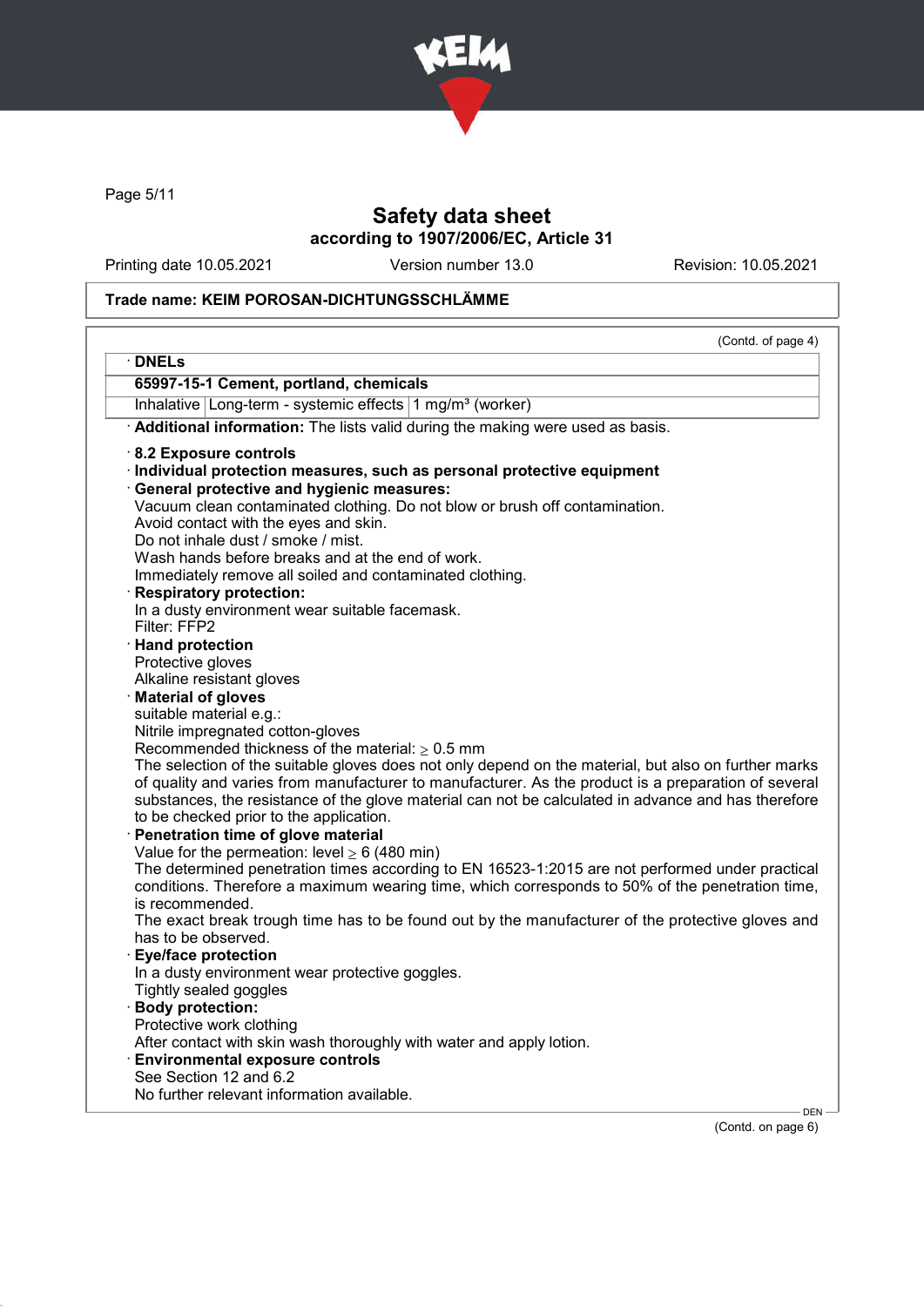

Page 6/11

# Safety data sheet according to 1907/2006/EC, Article 31

Printing date 10.05.2021 Version number 13.0 Revision: 10.05.2021

Trade name: KEIM POROSAN-DICHTUNGSSCHLÄMME

(Contd. of page 5)

| <b>SECTION 9: Physical and chemical properties</b>        |                                                                                 |
|-----------------------------------------------------------|---------------------------------------------------------------------------------|
| 9.1 Information on basic physical and chemical properties |                                                                                 |
| <b>General Information</b>                                |                                                                                 |
| · Physical state                                          | Solid                                                                           |
| · Colour:                                                 | Grey                                                                            |
| · Odour:                                                  | Odourless                                                                       |
| Odour threshold:                                          | Not determined                                                                  |
| · Melting point/freezing point:                           | Not determined                                                                  |
| Boiling point or initial boiling point and                |                                                                                 |
| boiling range                                             | Not applicable.                                                                 |
| · Flammability                                            | Not applicable                                                                  |
| · Lower and upper explosion limit                         |                                                                                 |
| · Lower:                                                  | Not applicable                                                                  |
| · Upper:                                                  | Not applicable                                                                  |
| · Flash point:                                            | Not applicable                                                                  |
| · Auto-ignition temperature:                              | Product is not selfigniting.                                                    |
| · Decomposition temperature:                              | Not determined                                                                  |
| $\cdot$ pH at 20 $\degree$ C                              | $11.5 - 13.5*$                                                                  |
|                                                           | mixed with water                                                                |
| · Viscosity:                                              |                                                                                 |
| <b>Kinematic viscosity</b>                                | Not applicable                                                                  |
| · Dynamic:                                                | Not applicable                                                                  |
| · Solubility                                              |                                                                                 |
| $\cdot$ water:                                            | Miscible                                                                        |
| · Partition coefficient n-octanol/water (log              |                                                                                 |
| value)                                                    | Not applicable                                                                  |
| · Vapour pressure:                                        | Not applicable.                                                                 |
| · Density and/or relative density                         |                                                                                 |
| · Density:                                                | Not determined                                                                  |
| · Relative density                                        | Not determined                                                                  |
| · Bulk density:                                           | 1.300-1.500* kg/m <sup>3</sup>                                                  |
| · Vapour density                                          | Not applicable.                                                                 |
| · Particle characteristics                                | See item 3.                                                                     |
|                                                           |                                                                                 |
| ⋅ 9.2 Other information                                   | * The values are for freshly produced material<br>and may change with the time. |
|                                                           |                                                                                 |
| · Appearance:<br>· Form:                                  | Powder                                                                          |
|                                                           |                                                                                 |
| Important information on protection of health             |                                                                                 |
| and environment, and on safety.                           |                                                                                 |
| · Ignition temperature:                                   | Not determined                                                                  |
| <b>Explosive properties:</b>                              | Product does not present an explosion hazard.                                   |
| Change in condition                                       |                                                                                 |
| Softening point/range                                     |                                                                                 |
| Oxidising properties:                                     | Not applicable                                                                  |

(Contd. on page 7)

<sup>.&</sup>lt;br>- DEN -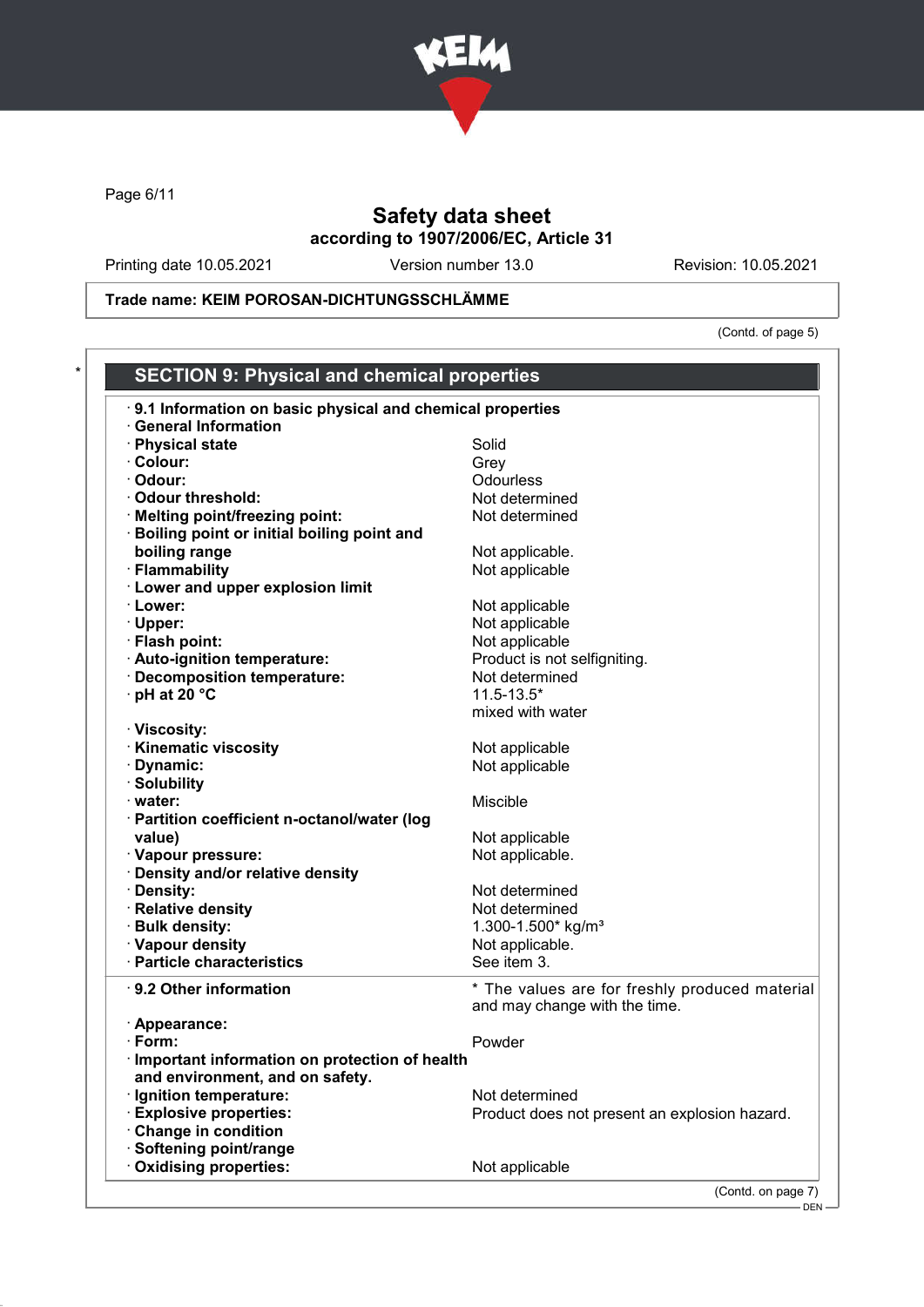

Page 7/11

## Safety data sheet according to 1907/2006/EC, Article 31

Printing date 10.05.2021 Version number 13.0 Revision: 10.05.2021

#### Trade name: KEIM POROSAN-DICHTUNGSSCHLÄMME

|                                                |                | (Contd. of page 6) |
|------------------------------------------------|----------------|--------------------|
| <b>Evaporation rate</b>                        | Not applicable |                    |
| Information with regard to physical hazard     |                |                    |
| classes                                        |                |                    |
| · Explosives                                   | Void           |                    |
| · Flammable gases                              | Void           |                    |
| · Aerosols                                     | Void           |                    |
| Oxidising gases                                | Void           |                    |
| · Gases under pressure                         | Void           |                    |
| · Flammable liquids                            | Void           |                    |
| · Flammable solids                             | Void           |                    |
| $\cdot$ Self-reactive substances and mixtures. | Void           |                    |
| · Pyrophoric liquids                           | Void           |                    |
| · Pyrophoric solids                            | Void           |                    |
| · Self-heating substances and mixtures         | Void           |                    |
| · Substances and mixtures, which emit          |                |                    |
| flammable gases in contact with water          | Void           |                    |
| · Oxidising liquids                            | Void           |                    |
| · Oxidising solids                             | Void           |                    |
| Organic peroxides                              | Void           |                    |
| Corrosive to metals                            | Void           |                    |
| <b>Desensitised explosives</b>                 | Void           |                    |

## SECTION 10: Stability and reactivity

· 10.1 Reactivity Reacts with water alkaline and hardens.

- · 10.2 Chemical stability Stable under normal conditions of storage and use.
- · Thermal decomposition / conditions to be avoided:

Stable at environment temperature.

No decomposition if used and stored according to specifications.

- · 10.3 Possibility of hazardous reactions No dangerous reactions known.
- · 10.4 Conditions to avoid Humidity
- · 10.5 Incompatible materials: Acids
- · 10.6 Hazardous decomposition products:

No hazardous decomposition products if stored and handled as prescribed.

## **SECTION 11: Toxicological information**

· 11.1 Information on hazard classes as defined in Regulation (EC) No 1272/2008

· Acute toxicity Based on available data, the classification criteria are not met.

# · LD/LC50 values relevant for classification:

Dermal LD50 >2,000 mg/kg (rabbit)

Inhalative  $|LOG0/4 h| > 5 mg/l$  (rat)

(Contd. on page 8)

 $-$  DEN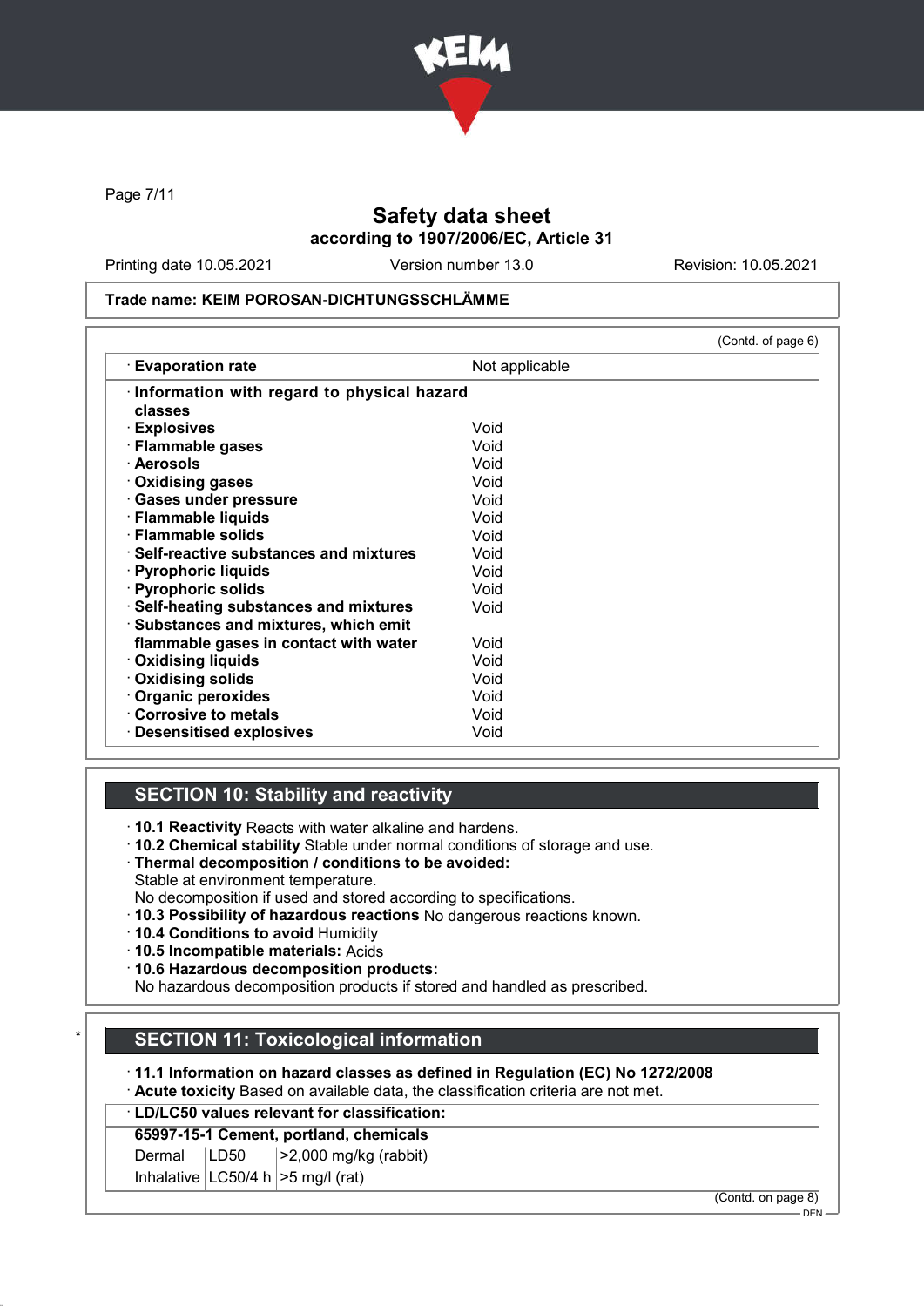

Page 8/11

## Safety data sheet according to 1907/2006/EC, Article 31

Printing date 10.05.2021 Version number 13.0 Revision: 10.05.2021

(Contd. of page 7)

### Trade name: KEIM POROSAN-DICHTUNGSSCHLÄMME

· Skin corrosion/irritation Causes skin irritation.

· Serious eye damage/irritation Causes serious eye damage.

- · during inhalation: Irritating to respiratory system.
- · during swallowing: Irritant effect possible
- · Respiratory or skin sensitisation

Product is reduced in chromate. Within the indicated storage time sensitization is not expected.

- · Germ cell mutagenicity Based on available data, the classification criteria are not met.
- · Carcinogenicity Based on available data, the classification criteria are not met.
- · Reproductive toxicity Based on available data, the classification criteria are not met.
- · STOT-single exposure May cause respiratory irritation.
- · STOT-repeated exposure Based on available data, the classification criteria are not met.
- · Aspiration hazard Based on available data, the classification criteria are not met.
- · Other information (about experimental toxicology):
- Experimental analysis are not available.

The product was not tested. The statements on toxicology have been derived from the properties of the individual components.

- · Subacute to chronic toxicity:
- · CMR effects (carcinogenity, mutagenicity and toxicity for reproduction) Not applicable
- · 11.2 Information on other hazards
- **Endocrine disrupting properties**

None of the ingredients is listed.

# **SECTION 12: Ecological information**

### · 12.1 Toxicity

· Aquatic toxicity:

### 69012-64-2 amorphous silica

NOEC 319 mg/l (daphnia)

EC  $50/24h$   $>1,002$  mg/l (daphnia)

- · 12.2 Persistence and degradability No further relevant information available.
- · 12.3 Bioaccumulative potential No further relevant information available.
- · 12.4 Mobility in soil No further relevant information available.
- · 12.5 Results of PBT and vPvB assessment
- · PBT: Not applicable
- · vPvB: Not applicable
- · 12.6 Endocrine disrupting properties

The product does not contain substances with endocrine disrupting properties.

- · 12.7 Other adverse effects
- · Additional ecological information:
- · AOX-indication:

According to our standard of knowledge the product does not contain any organic bounded halogen. The product has no influence on the waste water's AOX-value.

> (Contd. on page 9) DEN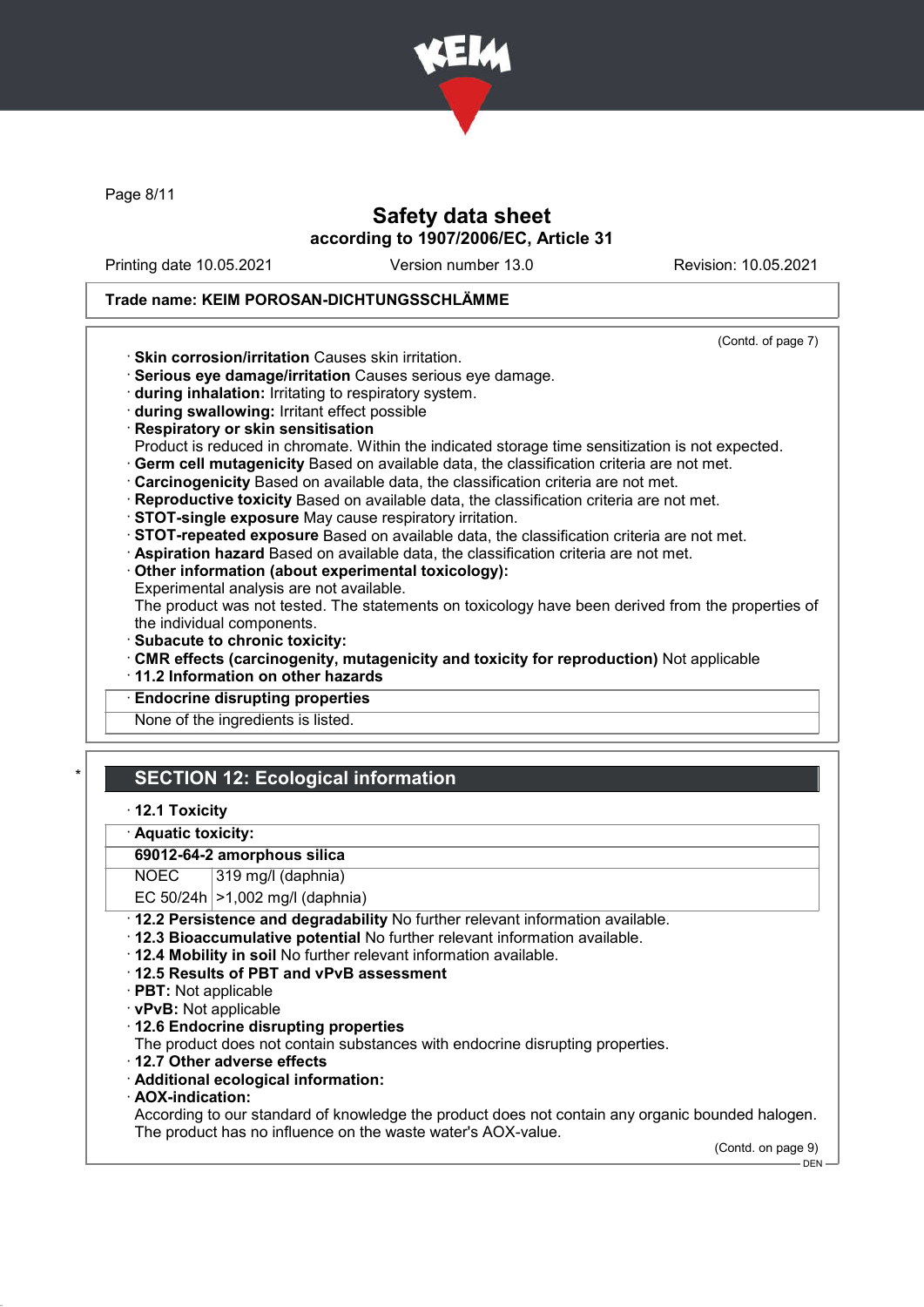

Page 9/11

### Safety data sheet according to 1907/2006/EC, Article 31

Printing date 10.05.2021 Version number 13.0 Revision: 10.05.2021

### Trade name: KEIM POROSAN-DICHTUNGSSCHLÄMME

(Contd. of page 8) · According to the formulation contains the following heavy metals and compounds from the EU guideline NO. 2006/11/EC:

According to our current data base the product does not consist of any heavy metals or substances of EU-directives 76/464/EWG.

#### General notes:

At present there are no ecotoxicological assessments.

The statements on ecotoxicology have been derived from the properties of the individual components.

Water hazard class 1 (German Regulation) (Self-assessment): slightly hazardous for water Do not allow product to reach ground water, water course or sewage system.

### **SECTION 13: Disposal considerations**

#### · 13.1 Waste treatment methods

#### **Recommendation**

Disposal must be made according to official regulations.

Must not be disposed with household garbage. Do not allow product to reach sewage system. Unused remainders of the product should be regarded as hazardous waste.

Recommendation for non-reusable residues: Mix with water and allow to harden.

Allow wet product and product sludge to harden and do not allow to get into drains or waterways.

#### · European waste catalogue

17 01 01 concrete

#### · Uncleaned packaging:

#### · Recommendation:

Disposal must be made according to official regulations.

Non contaminated packagings may be recycled.

· Recommended cleansing agents: Water, if necessary with cleansing agents.

| <b>SECTION 14: Transport information</b>                 |      |                                    |
|----------------------------------------------------------|------|------------------------------------|
| $\cdot$ 14.1 UN number or ID number<br>· ADR, IMDG, IATA | Void |                                    |
| 14.2 UN proper shipping name<br>· ADR, IMDG, IATA        | Void |                                    |
| 14.3 Transport hazard class(es)                          |      |                                    |
| · ADR, IMDG, IATA<br>· Class                             | Void |                                    |
| 14.4 Packing group<br>· ADR, IMDG, IATA                  | Void |                                    |
| 14.5 Environmental hazards:<br>· Marine pollutant:       | No   |                                    |
|                                                          |      | (Contd. on page 10)<br>$-$ DFN $-$ |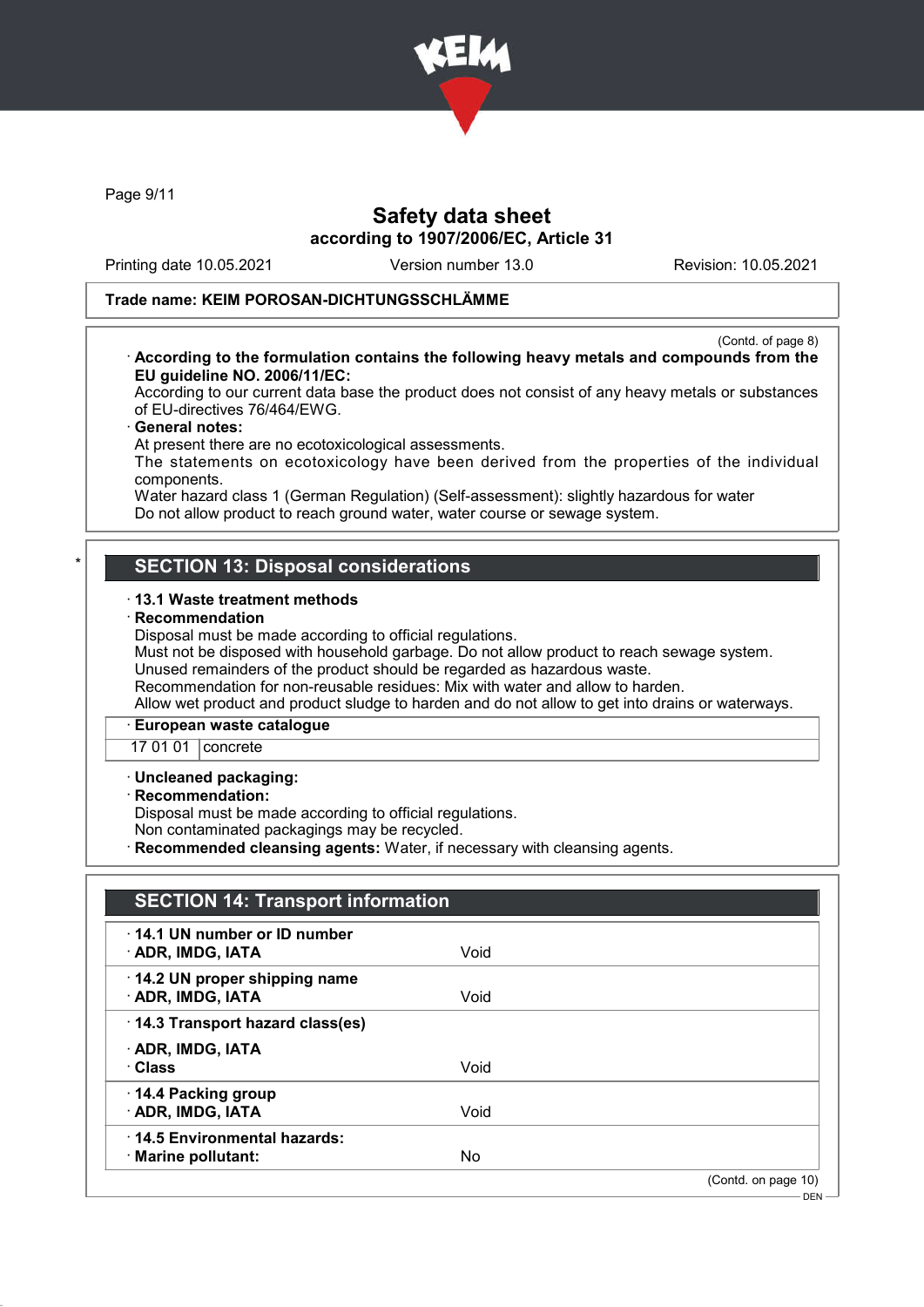

Page 10/11

### Safety data sheet according to 1907/2006/EC, Article 31

Printing date 10.05.2021 Version number 13.0 Revision: 10.05.2021

### Trade name: KEIM POROSAN-DICHTUNGSSCHLÄMME

|                                                                        | (Contd. of page 9)                            |
|------------------------------------------------------------------------|-----------------------------------------------|
| 14.6 Special precautions for user                                      | Not applicable                                |
| 14.7 Maritime transport in bulk according to<br><b>IMO instruments</b> | Not applicable                                |
| · Transport/Additional information:                                    | No dangerous good in sense of these transport |
|                                                                        | regulations.                                  |
| · UN "Model Regulation":                                               | Void                                          |

## SECTION 15: Regulatory information

- · 15.1 Safety, health and environmental regulations/legislation specific for the substance or mixture
- · Labelling according to Regulation (EC) No 1272/2008

For information on labelling please refer to section 2 of this document.

- · Directive 2012/18/EU
- · Named dangerous substances ANNEX I None of the ingredients is listed.

· LIST OF SUBSTANCES SUBJECT TO AUTHORISATION (ANNEX XIV)

None of the ingredients is listed.

DIRECTIVE 2011/65/EU on the restriction of the use of certain hazardous substances in electrical and electronic equipment – Annex II

None of the ingredients is listed.

· REGULATION (EU) 2019/1148

· Annex I - RESTRICTED EXPLOSIVES PRECURSORS (Upper limit value for the purpose of licensing under Article 5(3))

None of the ingredients is listed.

· Annex II - REPORTABLE EXPLOSIVES PRECURSORS

None of the ingredients is listed.

· National regulations:

· Waterhazard class: Water hazard class 1 (Self-assessment): slightly hazardous for water.

- · Other regulations, limitations and prohibitive regulations
- · Please note:

TRGS 200 (Germany)

TRGS 500 (Germany)

TRGS 510 (Germany) TRGS 900 (Germany)

· Substances of very high concern (SVHC) according to REACH, Article 57 Not applicable

· Product-Code/Giscode: ZP1

· 15.2 Chemical safety assessment: A Chemical Safety Assessment has not been carried out.

(Contd. on page 11)

DEN